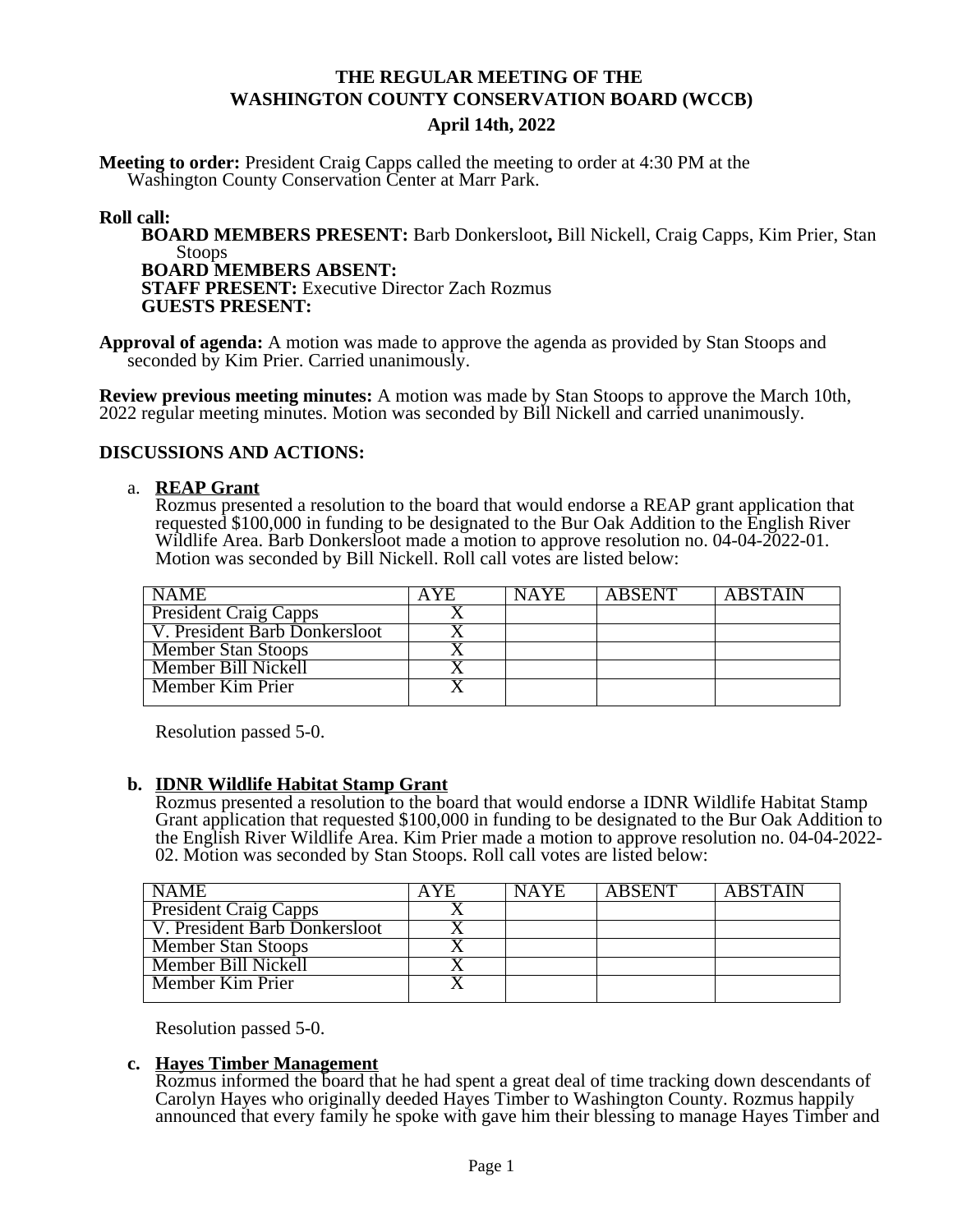the current honeysuckle infestation as the conservation board saw fit. Although every family member provided their support, many asked to remain anonymous which was something Rozmus advised he understood and intended to fully support.

Rozmus advised that in the coming weeks/months it would be his goal to begin implementing a management plan to remove invasive species present in Hayes Timber. Rozmus stated that although the age structure of the timber could benefit from a harvest, he had no intention in pursuing that.

At this time Bill Nickell made a motion to provide the director of Washington County Conservation the authority to implement a management plan at Hayes Timber located in Washington Iowa, with assistance provided by an IDNR District Forester. Motion was seconded by Stan Stoops and carried unanimously.

#### **d. Marr Park Shower House**

Rozmus presented ideas to the board regarding the potential design for a new shower house. Rozmus advised that he and his staff are still working through the brainstorming phase, and his intention is to begin the process of seeking out assistance with the design phase of the project. Board members provided input that they believed a new play area should be considered as a portion of this project. In addition, that consideration should be taken so that the direction in which the new shower house is located would allow for clear line of site to the playground equipment from the campground.

#### **e. Southtown Planning**

Rozmus notified the board that he and Kalona City Administrator we in discussions with MSA to continue planning and engineering associated with future recreational opportunities at Southtown. Rozmus anticipated that a steering committee would be meeting in the near future to discuss funding opportunities, planning, and development associated with the property.

#### **f. Summer Transition**

Rozmus informed the board that in the coming weeks the conservation center would be transitioning to summer hours. During that time the center will be open from 8:00AM-4:00PM Tuesday through Thursday and 9:00AM-5:00PM Friday and Saturday. Center will be closed on Sunday and Monday. Rozmus stated that he would keep the board posted on the schedule switchover.

#### **g. SRT 28E Agreement**

Rozmus informed the board that he was working with the Sheriff's Office to develop an agreement/MOU that would create a paper trail for conservation officers participating on the county swat team.

#### **Updates:**

#### a. **Kewash Phase 2**

Rozmus advised that he was still waiting for the final retainage for Phase 2 to be reimbursed, then the project would be considered "complete." Then things would transition to the auditing phase.

#### b. **Seasonal Staff**

Rozmus announced that all the seasonal staff for the 2022 summer have been hired and are expected to start in the coming weeks.